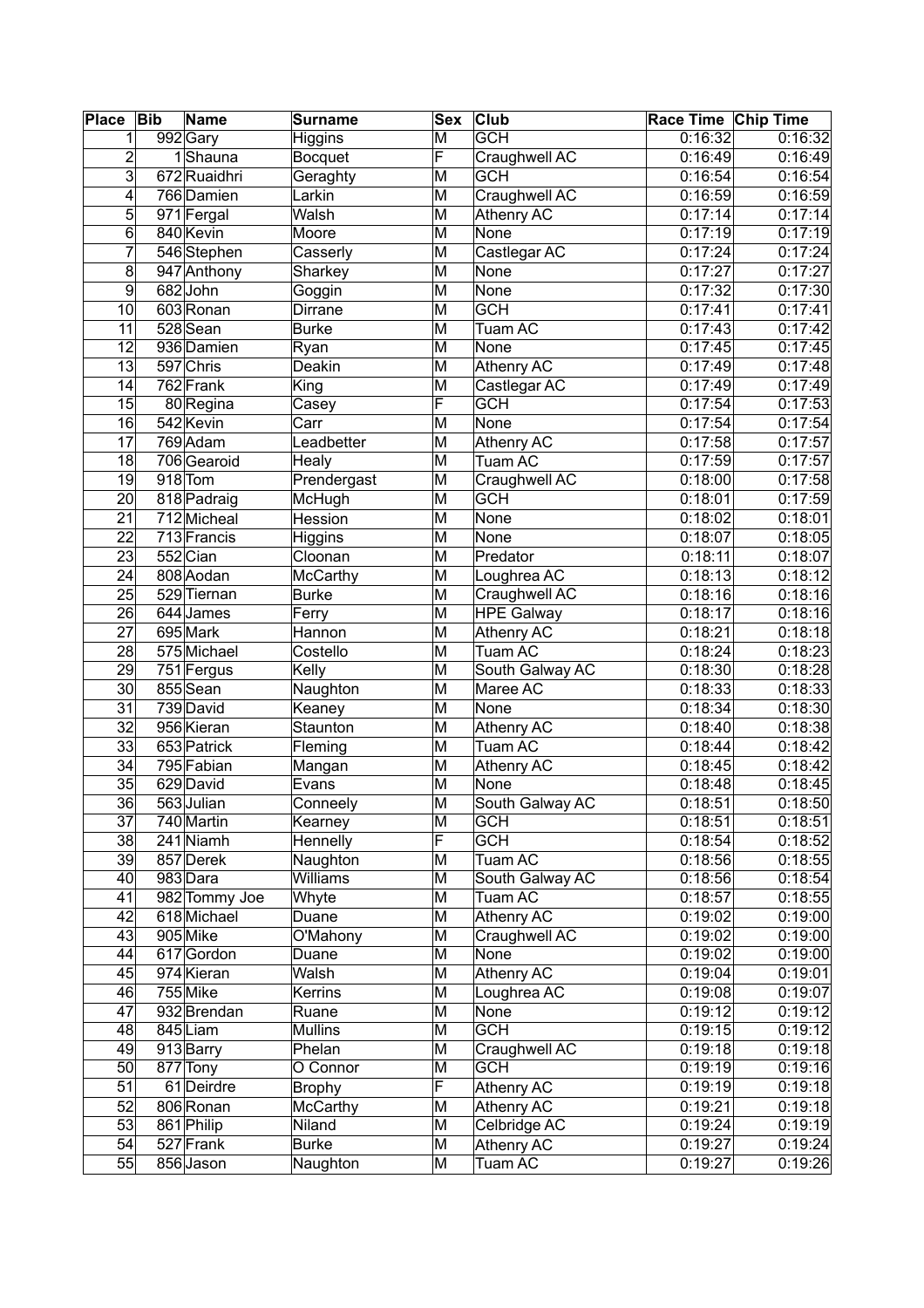| 56               |           | 637 Murt             | Fallon          | M                       | Tuam AC           | 0:19:29 | 0:19:28 |
|------------------|-----------|----------------------|-----------------|-------------------------|-------------------|---------|---------|
| 57               | 814 Pat   |                      | McDonagh        | M                       | <b>Athenry AC</b> | 0:19:32 | 0:19:29 |
| 58               |           | 819 Morgan           | McHugh          | M                       | <b>GTC</b>        | 0:19:32 | 0:19:32 |
| 59               |           | 816 Martin           | <b>McGrath</b>  | $\overline{\mathsf{M}}$ | None              | 0:19:35 | 0:19:27 |
| 60               |           | 691 Kieran           | Guiry           | M                       | <b>Athenry AC</b> | 0:19:35 | 0:19:32 |
| 61               |           | 571Joe               | Cormican        | M                       | None              | 0:19:39 | 0:19:37 |
| 62               |           | $962$ <sub>Ray</sub> | Treacy          | M                       | <b>Athenry AC</b> | 0:19:41 | 0:19:39 |
| 63               |           | 979 Mike             | Ward            | M                       | Loughrea AC       | 0:19:42 | 0:19:23 |
| 64               |           | 727 Paul             | Hynes           | M                       | Tuam AC           | 0:19:43 | 0:19:40 |
| 65               |           | 957 David            | <b>Stephens</b> | M                       | <b>Trilakes</b>   | 0:19:44 | 0:19:41 |
| 66               |           | 580 Shane            | Crisham         | M                       | Tuam AC           | 0:19:45 | 0:19:42 |
| 67               |           | 717 Keith            | Holland         | M                       | <b>HPE Galway</b> | 0:19:45 | 0:19:37 |
| 68               |           | 211 Colette          | Glennon         | $\overline{\mathsf{F}}$ | None              | 0:19:45 | 0:19:44 |
| 69               |           | 813 Brian            | McDonagh        | M                       | East Galway AC    | 0:19:46 | 0:19:42 |
| 70               |           | 978 Brendan          | Ward            | M                       | None              | 0:19:50 | 0:19:47 |
| 71               |           | 815 Martin           | <b>McEvilly</b> | M                       | <b>GCH</b>        | 0:19:51 | 0:19:49 |
| 72               |           | 896 Kenneth          | O'Dea           | M                       | Athenry AC        | 0:19:51 | 0:19:47 |
| 73               |           | 548 Joseph           | Clancy          | M                       | Loughrea AC       | 0:19:54 | 0:19:51 |
| $\overline{74}$  |           | 507 Michael          | <b>Begley</b>   | M                       | None              | 0:19:56 | 0:19:53 |
| 75               |           | 903 Martin           | O'Hara          | M                       | <b>Athenry AC</b> | 0:19:59 | 0:19:54 |
| 76               |           | 859 Tony             | Nevin           | M                       | Craughwell AC     | 0:20:00 | 0:19:58 |
| 77               |           | 673 William          | Geraghty        | M                       | None              | 0:20:02 | 0:19:59 |
| $\overline{78}$  |           | 576 Terry            | Costello        | M                       | None              | 0:20:04 | 0:20:03 |
| 79               |           | 328 Toni             | <b>McCarthy</b> | F                       | Loughrea AC       | 0:20:05 | 0:20:03 |
| 80               |           | 927 Peter            | Reddington      | M                       | Tuam AC           | 0:20:07 | 0:20:04 |
| 81               |           | 48 Marie             | <b>Boyle</b>    | F                       | <b>GCH</b>        | 0:20:09 | 0:20:06 |
| 82               |           | 972 Michael          | Walsh           | M                       | None              | 0:20:09 | 0:20:07 |
| 83               |           | 498 Julianne         | Woodcock        | $\overline{\mathsf{F}}$ | None              | 0:20:10 | 0:20:07 |
| 84               | 1005 Paul |                      | Walsh           | W                       |                   | 0:20:10 | 0:20:06 |
| 85               |           | 821 Aidan            | McIntyre        | M                       | None              | 0:20:10 | 0:20:02 |
| 86               |           | 842 Mark             | Moran           | M                       | None              | 0:20:10 | 0:20:06 |
| $\overline{87}$  |           | 107 Debbie           | Corcoran        | F                       | None              | 0:20:16 | 0:20:14 |
| 88               |           | 646 Adrian           | Fitzmaurice     | M                       | <b>Athenry AC</b> | 0:20:17 | 0:20:15 |
| 89               |           | 372 Marie            | Nestor          | $\overline{\mathsf{F}}$ | <b>Athenry AC</b> | 0:20:18 | 0:20:15 |
| 90               |           | 614 Noel             | Downes          | M                       | None              | 0:20:19 | 0:20:13 |
| 91               |           | 986 Frank            | <b>Byrnes</b>   | M                       | Athenry AC        | 0:20:20 | 0:20:15 |
| 92               |           | 924 Padraig          | Quirke          | $\overline{\mathsf{M}}$ | None              | 0:20:21 | 0:20:16 |
| 93               |           | 478 Miriam           | Wall            | F                       | <b>Athenry AC</b> | 0:20:22 | 0:20:21 |
| 94               |           | 355 Caroline         | Moore           | F                       | <b>Athenry AC</b> | 0:20:23 | 0:20:20 |
| 95               |           | 822 Oisin            | Mcmanus         | M                       | None              | 0:20:24 | 0:20:24 |
| 96               |           | 798 Vincent          | Martyn          | M                       | <b>HPE Galway</b> | 0:20:25 | 0:20:15 |
| 97               |           | 544 Stephen          | Carty           | M                       | Craughwell AC     | 0:20:25 | 0:20:21 |
| 98               |           | 667 Derek            | Gallagher       | M                       | Maree AC          | 0:20:28 | 0:20:22 |
| 99               |           | 346 Ann marie        | <b>Miskell</b>  | F                       | Tuam AC           | 0:20:36 | 0:20:36 |
| 100              |           | 517 Diarmuid         | <b>Brandon</b>  | M                       | None              | 0:20:39 | 0:20:33 |
| 101              |           | 721 Ciaran           | Horan           | M                       | Castlegar AC      | 0:20:40 | 0:20:39 |
| 102              |           | 805 Richard          | Mccarthy        | M                       | None              | 0:20:41 | 0:20:39 |
| 103              |           | 892 Cormac           | O'Connor        | M                       | <b>GCH</b>        | 0:20:43 | 0:20:40 |
| 104              |           | 504 Paul             | <b>Batty</b>    | M                       | <b>Trilakes</b>   | 0:20:44 | 0:20:29 |
| 105              |           | 944 Mark             | Scullion        | M                       | <b>GCH</b>        | 0:20:46 | 0:20:44 |
| 106              |           | 60 Sinead            | <b>Brody</b>    | F                       | <b>GCH</b>        | 0:20:50 | 0:20:44 |
| 107              |           | 458 Grace            | Shalloo         | F                       | Ennis Track       | 0:20:51 | 0:20:45 |
| 108              |           | 809 Robert           | McConkey        | M                       | None              | 0:20:53 | 0:20:48 |
| 109              |           | 770 Donal            | Leahy           | M                       | Athenry AC        | 0:20:54 | 0:20:43 |
| 110              |           | 914 Thomas           | Porter          | M                       | Craughwell AC     | 0:20:54 | 0:20:54 |
| $\overline{111}$ |           | 648 Mark             | Flaherty        | $\overline{\mathsf{M}}$ | <b>CRH</b>        | 0:20:55 | 0:20:50 |
|                  |           |                      |                 |                         |                   |         |         |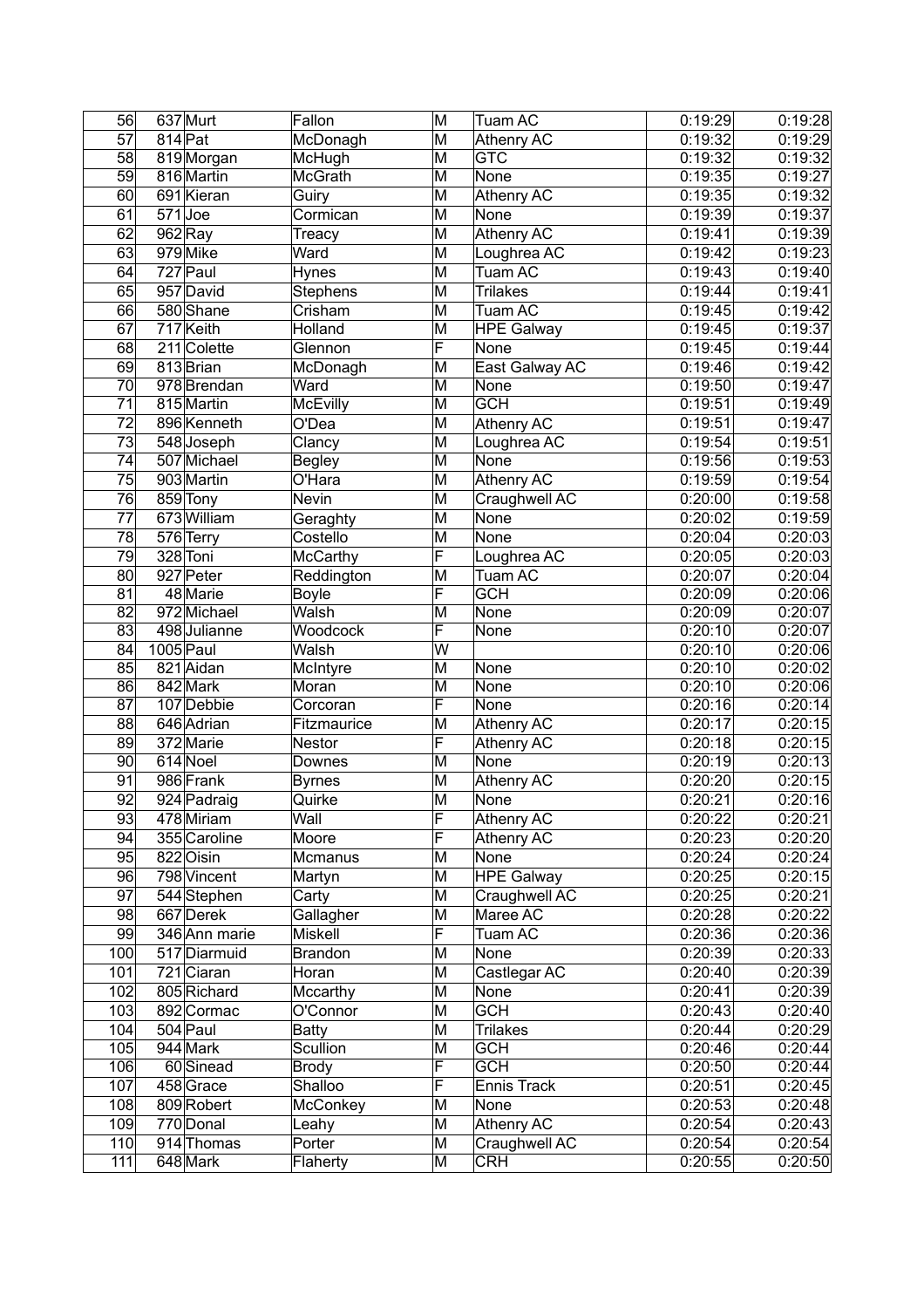| 112              |         | 784 James     | Lundon                     | M                       | Athenry AC            | 0:20:56 | 0:20:54 |
|------------------|---------|---------------|----------------------------|-------------------------|-----------------------|---------|---------|
| 113              |         | 866 Damien    | Noonan                     | M                       | None                  | 0:20:57 | 0:20:51 |
| 114              | 922JP   |               | Quinn                      | M                       | Other                 | 0:21:00 | 0:20:52 |
| 115              |         | 539 Domhnall  | Canney                     | M                       | Tuam AC               | 0:21:01 | 0:20:57 |
| 116              |         | 658 David     | Forde                      | M                       | <b>HPE Galway</b>     | 0:21:03 | 0:20:54 |
| $\overline{117}$ |         | 601 Aidan     | <b>Dillon</b>              | M                       | <b>HPE Galway</b>     | 0:21:03 | 0:20:55 |
| 118              |         | 694 Paul      | Hanniffy                   | M                       | <b>CRH</b>            | 0:21:04 | 0:20:58 |
| 119              |         | 137 Deirdre   | Devane                     | $\overline{\mathsf{F}}$ | Craughwell AC         | 0:21:06 | 0:21:02 |
| 120              |         | 605 Paul      | Doherty                    | M                       | None                  | 0:21:09 | 0:21:04 |
| 121              |         | 190 Sinead    | Foran                      | $\overline{\mathsf{F}}$ | <b>Athenry AC</b>     | 0:21:10 | 0:21:07 |
| 122              |         | 907 Shane     | O'Meara                    | M                       | None                  | 0:21:10 | 0:21:10 |
| $\overline{123}$ |         | 960 Andrew    | Talbot                     | M                       | <b>CRH</b>            | 0:21:13 | 0:21:13 |
| 124              |         | 90Jean        | Coleman                    | F                       | Tuam AC               | 0:21:14 | 0:21:12 |
| 125              |         | 610 Fergus    | Donnellan                  | M                       | <b>HPE Galway</b>     | 0:21:15 | 0:21:09 |
| 126              |         | 62 Michelle   | <b>Browne</b>              | F                       | <b>GCH</b>            | 0:21:16 | 0:21:10 |
| 127              |         | 787 Francis   | Madden                     | M                       | None                  | 0:21:16 | 0:21:11 |
| 128              |         | 185 Joanne    | Flanagan                   | F                       | Gotri                 | 0:21:17 | 0:21:14 |
| 129              |         | 748 Jason     | Kelly                      | M                       | <b>GCH</b>            | 0:21:17 | 0:21:14 |
| 130              |         | 245 Anne      | Mulkeen                    | F                       | Tuam AC               | 0:21:17 | 0:21:16 |
| 131              |         | 984 Martin    | Talbot                     | M                       | None                  | 0:21:18 | 0:21:16 |
| 132              |         | 650 Tomas     | Flanagan                   | M                       | None                  | 0:21:19 | 0:21:19 |
| 133              |         | 564 John      | Connolly                   | M                       | None                  | 0:21:20 | 0:21:20 |
| 134              | 826 Pat |               | McSweeney                  | M                       | South Galway AC       | 0:21:21 | 0:21:21 |
| 135              |         | 741 Cormac    | Kearney                    | M                       | Mayo AC               | 0:21:21 | 0:21:12 |
| 136              |         | 631 Gordon    | Fahy                       | M                       | None                  | 0:21:24 | 0:21:09 |
| 137              |         | 110 Collette  | Gill                       | F                       | None                  | 0:21:24 | 0:21:23 |
| 138              |         | 362 Michelle  | Murphy                     | F                       | None                  | 0:21:25 | 0:21:25 |
| 139              |         | 149 Fiona     | Donovan                    | F                       | None                  | 0:21:27 | 0:21:23 |
| 140              |         | 970 Gabriel   | Walsh                      | M                       | <b>GTC</b>            | 0:21:27 | 0:21:22 |
| 141              |         | $291$ Orla    | Kilraine                   | F                       | Loughrea AC           | 0:21:28 | 0:21:23 |
| 142              |         | 958 Paul      | Stephens                   | M                       | <b>HPE Galway</b>     | 0:21:30 | 0:21:25 |
| $\overline{143}$ |         | 917 Frank     | Power                      | M                       | South Galway AC       | 0:21:30 | 0:21:25 |
| 144              |         | 880 Reamonn   | O Flatharta                | M                       | None                  | 0:21:32 | 0:21:28 |
| 145              |         | 817 Niall     | <b>McGuinness</b>          | M                       | South Galway AC       | 0:21:33 | 0:21:33 |
| 146              |         | 714 John Joe  | Higgins                    | M                       | Corofin AC            | 0:21:34 | 0:21:31 |
| 147              |         | 561 Shane     | Conneely                   | M                       | None                  | 0:21:34 | 0:21:34 |
| $\overline{148}$ |         | 663 Stephen   | $\overline{\mathsf{F}}$ oy | M                       | None                  | 0:21:35 | 0:21:35 |
| 149              |         | 853 Wojciech  | Musial                     | M                       | Marathon Club Ireland | 0:21:36 | 0:21:30 |
| 150              |         | 665 Brian     | Gallagher                  | M                       | None                  | 0:21:36 | 0:21:29 |
| 151              |         | 711 Alphonsus | Heneghan                   | M                       | Loughrea AC           | 0:21:38 | 0:21:33 |
| 152              |         | 147 Olibhia   | Donnellan                  | F                       | Corofin AC            | 0:21:38 | 0:21:31 |
| 153              |         | 830 Jack      | Miskella                   | M                       | Craughwell AC         | 0:21:40 | 0:21:40 |
| 154              |         | 387 Maeve     | Noone                      | F                       | <b>Athenry AC</b>     | 0:21:41 | 0:21:34 |
| 155              |         | 578 Joseph    | Coyle                      | M                       | Craughwell AC         | 0:21:41 | 0:21:37 |
| 156              |         | 707 David     | Heaney                     | M                       | None                  | 0:21:42 | 0:21:42 |
| 157              |         | 835 Brian     | Moloney                    | M                       | South Galway AC       | 0:21:43 | 0:21:39 |
| 158              |         | 988 Diarmuid  | Quill                      | M                       | Craughwell AC         | 0:21:45 | 0:21:44 |
| 159              |         | 778 Sylvester | Lenihan                    | M                       | None                  | 0:21:47 | 0:21:47 |
| 160              |         | 976 Sean      | Ward                       | M                       | None                  | 0:21:47 | 0:21:34 |
| 161              |         | 865 Liam      | Nolan                      | M                       | South Galway AC       | 0:21:48 | 0:21:48 |
| 162              |         | 763 Michael   | Laffey                     | M                       | None                  | 0:21:49 | 0:21:39 |
| 163              |         | 820 Gabriel   | McHugh                     | M                       | None                  | 0:21:49 | 0:21:25 |
| 164              |         | 899 Brian     | O'Donnell                  | M                       | Athenry AC            | 0:21:50 | 0:21:43 |
| 165              |         | 343 Angela    | Mcmanamon                  | F                       | <b>Athenry AC</b>     | 0:21:50 | 0:21:47 |
| 166              |         | 851 James     | Murphy                     | M                       | <b>GCH</b>            | 0:21:51 | 0:21:42 |
| 167              |         | 581 Alan      | Cronin                     | M                       | None                  | 0:21:51 | 0:21:51 |
| 168              |         | 560 Aidan     | Connaughton                | M                       | None                  | 0:21:51 | 0:18:09 |
|                  |         |               |                            |                         |                       |         |         |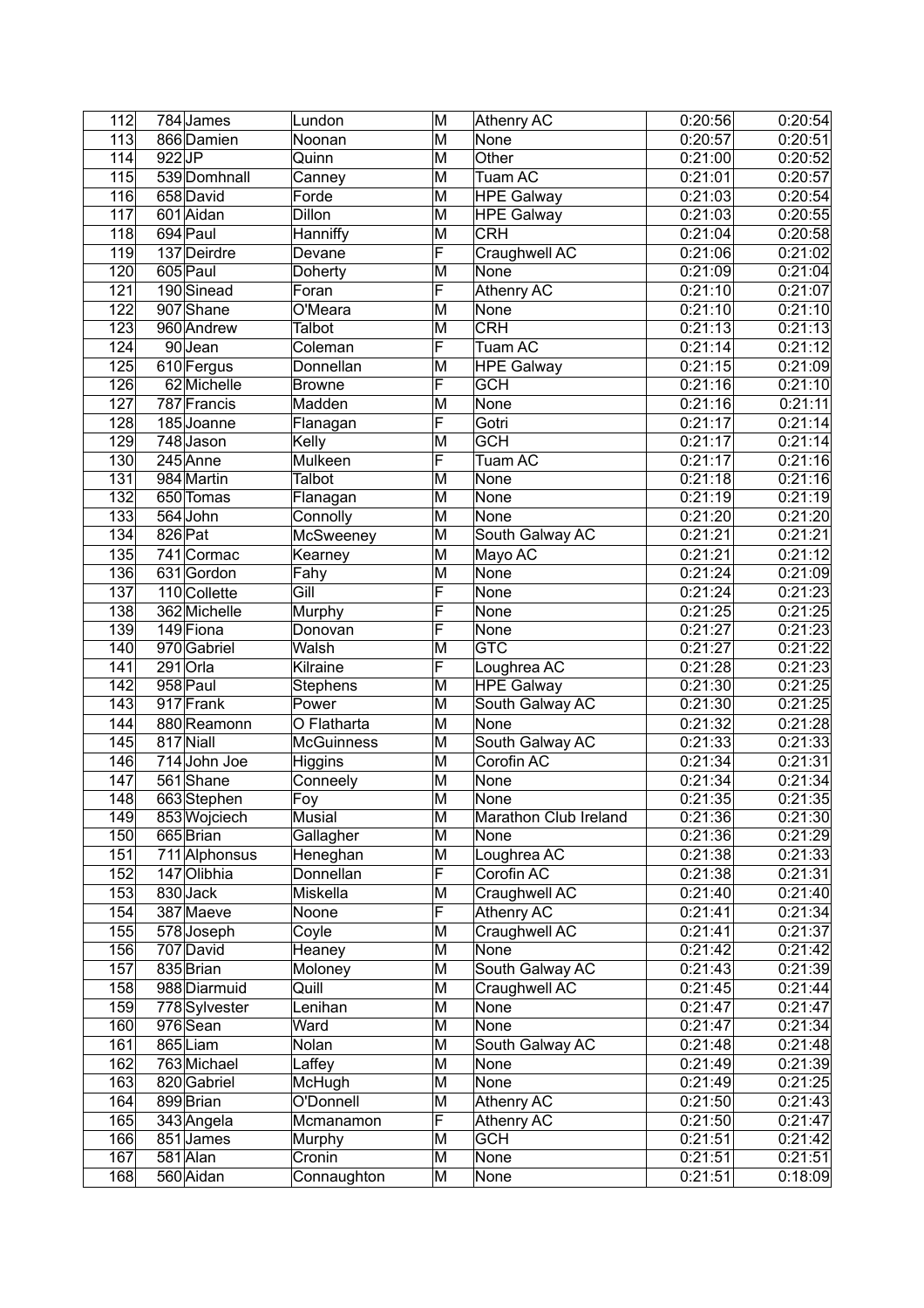| 169              |           | 757 Tony              | Killarney         | M                       | <b>Athenry AC</b> | 0:21:56 | 0:21:51 |
|------------------|-----------|-----------------------|-------------------|-------------------------|-------------------|---------|---------|
| 170              |           | 547 Jose              | Cazalilla         | M                       | None              | 0:21:57 | 0:21:50 |
| 171              |           | 519 Gearoid           | <b>Breathnach</b> | M                       | None              | 0:22:01 | 0:22:01 |
| 172              |           | 858 Jonathan          | Nestor            | $\overline{\mathsf{M}}$ | None              | 0:22:01 | 0:21:56 |
| 173              |           | 45 Mairead            | <b>Blake</b>      | F                       | <b>Athenry AC</b> | 0:22:03 | 0:21:57 |
| 174              |           | 606 Gary              | Doherty           | M                       | <b>Athenry AC</b> | 0:22:04 | 0:21:56 |
| 175              |           | 993John               | Fahy              | M                       | Tuam AC           | 0:22:06 | 0:21:55 |
| 176              |           | 975 Gerard            | Walsh             | M                       | <b>Athenry AC</b> | 0:22:09 | 0:21:58 |
| 177              | 791 Jim   |                       | Maher             | M                       | <b>HPE Galway</b> | 0:22:10 | 0:22:10 |
| 178              |           | 796 Thomas            | Mannion           | M                       | Tuam AC           | 0:22:13 | 0:22:13 |
| 179              |           | 839 Patrick           | Monahan           | M                       | None              | 0:22:14 | 0:22:02 |
| 180              |           | $\overline{537}$ Paul | Canavan           | M                       | None              | 0:22:15 | 0:22:15 |
| 181              |           | 612 Michael           | Doona             | M                       | None              | 0:22:16 | 0:22:02 |
| 182              |           | 937 Declan            | Ryan              | M                       | None              | 0:22:16 | 0:22:16 |
| 183              |           | 794 Tomas             | Mangan            | M                       | <b>Athenry AC</b> | 0:22:18 | 0:22:14 |
| 184              |           | 272 Eimear            | Keary             | $\overline{\mathsf{F}}$ | None              | 0:22:25 | 0:22:20 |
| 185              |           | 760 Basil             | King              | M                       | <b>Athenry AC</b> | 0:22:26 | 0:22:15 |
| 186              |           | 117 Yvonne            | Croke             | F                       | Maree AC          | 0:22:27 | 0:22:27 |
| 187              |           | 562 Dara              | Conneely          | M                       | None              | 0:22:28 | 0:22:18 |
| 188              |           | 502 Paul              | Anglim            | M                       | None              | 0:22:29 | 0:22:18 |
| 189              |           | 657 Tim               | Folan             | M                       | <b>GCH</b>        | 0:22:31 | 0:22:26 |
| 190              |           | 96 Caroline           | Concannon         | $\overline{\mathsf{F}}$ | <b>Athenry AC</b> | 0:22:34 | 0:22:26 |
| 191              |           | 683 Noel              | Gorman            | M                       | Craughwell AC     | 0:22:35 | 0:22:32 |
| 192              |           | 728 Simon             | lwasaki           | M                       | <b>HPE Galway</b> | 0:22:36 | 0:22:28 |
| 193              |           | 624 Shane             | Dunne             | M                       | None              | 0:22:44 | 0:22:31 |
| 194              |           | 202 Noelle            | Gannon            | F                       | Tuam AC           | 0:22:45 | 0:22:41 |
| 195              |           | 759 Dáire             | Killian           | M                       | None              | 0:22:47 | 0:22:42 |
| 196              |           | 847 Enda              | Munnelly          | M                       | <b>Athenry AC</b> | 0:22:50 | 0:22:42 |
| 197              |           | 67 Catherine          | <b>Burke</b>      | F                       | <b>Athenry AC</b> | 0:22:54 | 0:22:54 |
| 198              |           | 920John               | Quinlivan         | M                       | Maree AC          | 0:22:54 | 0:22:39 |
| 199              | $675$ Tim |                       | Geraghty          | M                       | Tuam AC           | 0:22:54 | 0:22:34 |
| 200              |           | 949 Paddy             | Small             | M                       | None              | 0:22:57 | 0:22:44 |
| 201              |           | 910 Eoin              | O'Sullivan        | M                       | Athenry AC        | 0:22:58 | 0:22:46 |
| 202              |           | 634 Noel              | Fahy              | M                       | South Galway AC   | 0:22:59 | 0:22:51 |
| 203              |           | 635 John              | Fahy              | M                       | Tuam AC           | 0:23:01 | 0:22:59 |
| $\overline{204}$ |           | 793 Kevin             | Malone            | M                       | None              | 0:23:04 | 0:22:57 |
| $\overline{205}$ |           | 698 David             | Hardiman          | $\overline{\mathsf{M}}$ | None              | 0:23:05 | 0:22:52 |
| 206              |           | 622 Noel              | Duggan            | M                       | None              | 0:23:06 | 0:22:55 |
| 207              |           | 600 Kevin             | Devane            | M                       | Athenry AC        | 0:23:13 | 0:23:03 |
| 208              |           | 876 Eoin              | O Conghaile       | M                       | <b>HPE Galway</b> | 0:23:16 | 0:23:16 |
| 209              |           | 275 Orla              | Kelly             | F                       | None              | 0:23:16 | 0:23:11 |
| 210              |           | 64 Emily              | <b>Bruton</b>     | F                       | <b>GCH</b>        | 0:23:19 | 0:23:13 |
| 211              |           | 525 Brian             | Bruton            | M                       | <b>GCH</b>        | 0:23:19 | 0:23:13 |
| 212              |           | 641 Thomas            | Farrelly          | M                       | Loughrea AC       | 0:23:21 | 0:23:17 |
| 213              |           | 895 Rory              | O'Connor          | M                       | Tuam AC           | 0:23:24 | 0:23:24 |
| 214              |           | 258 Amanda            | Horan             | $\overline{\mathsf{F}}$ | South Galway AC   | 0:23:25 | 0:23:18 |
| 215              |           | 722 Keith             | Horan             | M                       | South Galway AC   | 0:23:25 | 0:23:17 |
| 216              |           | 22 Marian             | Coleman           | F                       | Tuam AC           | 0:23:29 | 0:23:20 |
| 217              |           | 724 Richie            | Humphreys         | M                       | Athenry AC        | 0:23:32 | 0:23:32 |
| 218              |           | 323 Orla              | Mc Cluskey        | F                       | Athenry AC        | 0:23:32 | 0:23:24 |
| 219              |           | 271 Catherine         | Keane Murphy      | F                       | <b>GCH</b>        | 0:23:33 | 0:23:27 |
| 220              |           | 640 Noel              | Farrell           | M                       | Loughrea AC       | 0:23:35 | 0:23:25 |
| 221              |           | 345 Maura             | Meenaghan         | $\overline{\mathsf{F}}$ | Tuam AC           | 0:23:38 | 0:23:31 |
| 222              |           | 901 David             | O'Flaherty        | M                       | <b>HPE Galway</b> | 0:23:38 | 0:23:31 |
| 223              |           | 686 Kenneth           | Greaney           | M                       | None              | 0:23:43 | 0:23:29 |
| 224              |           | 108 Ciara             | Corduff           | $\overline{\mathsf{F}}$ | Other             | 0:23:44 | 0:23:44 |
|                  |           |                       |                   |                         |                   |         |         |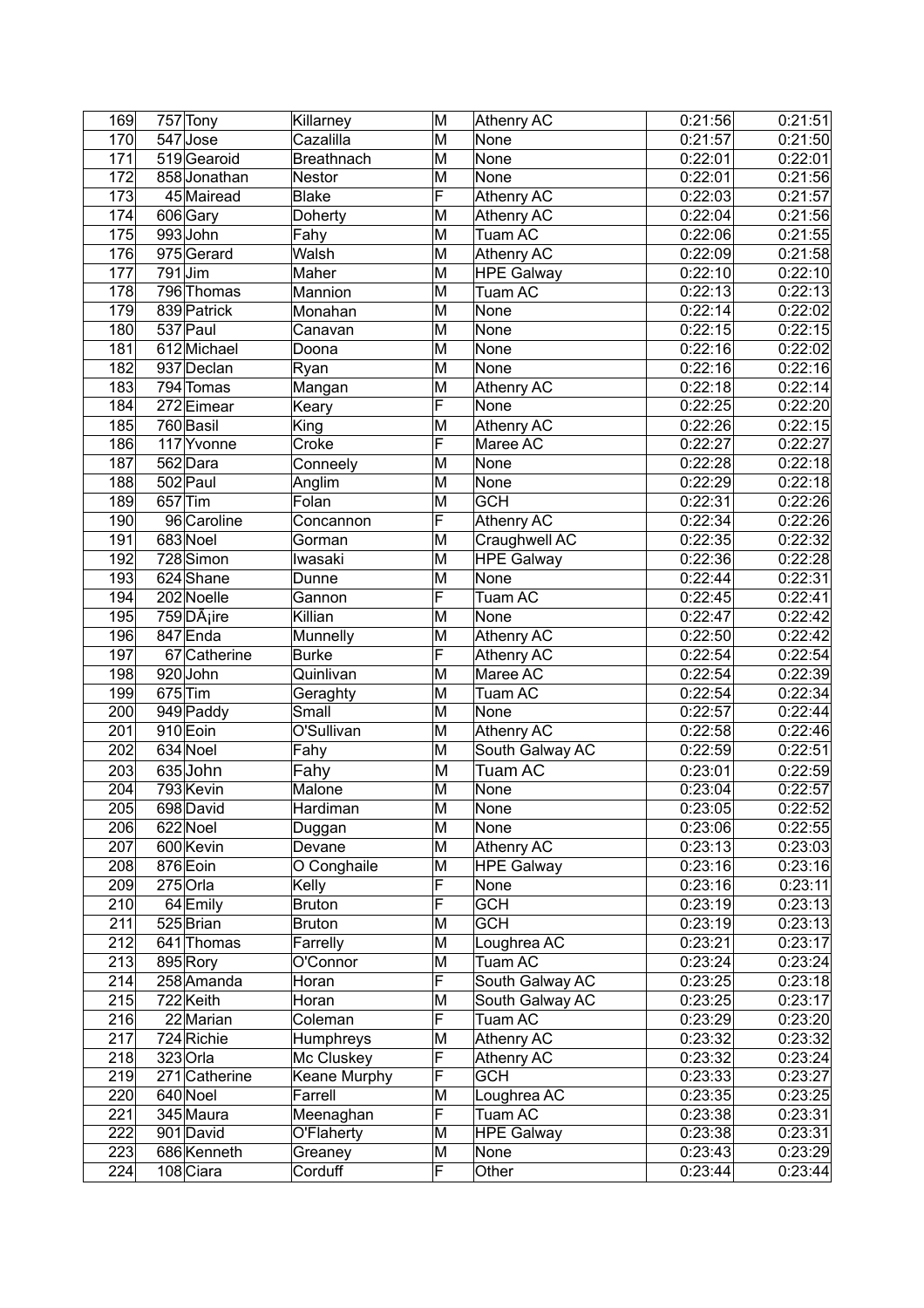| 225              |          | 745 Fran           | Keating       | M                       | Corrib AC         | 0:23:44 | 0:23:34 |
|------------------|----------|--------------------|---------------|-------------------------|-------------------|---------|---------|
| 226              |          | 424 Mags           | Page          | F                       | None              | 0:23:46 | 0:23:32 |
| 227              | 827 Will |                    | Meaney        | M                       | None              | 0:23:46 | 0:23:35 |
| $\overline{228}$ |          | 574 Patrick        | Costello      | M                       | Predator          | 0:23:47 | 0:23:23 |
| 229              |          | 592 Niall          | Daly          | M                       | <b>GCH</b>        | 0:23:47 | 0:23:36 |
| 230              |          | 959 Christopher    | <b>Talbot</b> | M                       | None              | 0:23:48 | 0:23:37 |
| 231              |          | 206 Aideen         | Gilchrist     | F                       | Craughwell AC     | 0:23:52 | 0:23:41 |
| 232              |          | 953 Brian          | Somers        | M                       | None              | 0:23:53 | 0:23:42 |
| 233              |          | 82 Claire          | Cellarius     | F                       | Corofin AC        | 0:23:54 | 0:23:43 |
| 234              |          | 925 Peter          | Rabbitte      | M                       | Tuam AC           | 0:23:54 | 0:23:54 |
| 235              |          | 965 Declan         | Varley        | M                       | <b>CRH</b>        | 0:23:55 | 0:23:53 |
| 236              |          | 516 Kevin          | <b>Brady</b>  | $\overline{\mathsf{M}}$ | None              | 0:23:56 | 0:23:41 |
| 237              |          | 276 Fiona          | Kelly         | $\overline{\mathsf{F}}$ | Craughwell AC     | 0:23:56 | 0:23:50 |
| 238              |          | 540 Raymond        | Canney        | M                       | Tuam AC           | 0:23:57 | 0:23:52 |
| 239              |          | 864 Kevin          | Nolan         | M                       | Loughrea AC       | 0:23:57 | 0:23:47 |
| 240              |          | 781 Martin         | Lennon        | M                       | East Galway AC    | 0:24:01 | 0:23:44 |
| 241              |          | 100 Elaine         | Conmy         | $\overline{\mathsf{F}}$ | None              | 0:24:03 | 0:24:03 |
| 242              |          | 439 Sue            | Redmond       | F                       | <b>GTC</b>        | 0:24:04 | 0:23:59 |
| $\overline{243}$ |          | 310 Fiona          | Lyons         | F                       | None              | 0:24:04 | 0:23:59 |
| 244              |          | 386 Therese        | Noone         | F                       | <b>Athenry AC</b> | 0:24:06 | 0:23:52 |
| 245              |          | 651 Michael        | Flanagan      | M                       | Tuam AC           | 0:24:07 | 0:24:07 |
| 246              |          | 632 Tadhg          | Fahy          | M                       | Loughrea AC       | 0:24:09 | 0:23:55 |
| 247              |          | 417 Sabrina        | O'Regan       | F                       | Loughrea AC       | 0:24:09 | 0:23:52 |
| 248              |          | 414 Eimear         | O'Looney      | F                       | None              | 0:24:11 | 0:24:01 |
| 249              |          | 460 Aoife          | Shaughnessy   | F                       | <b>Athenry AC</b> | 0:24:12 | 0:24:12 |
| 250              |          | 961 Michael        | Talbot        | M                       | None              | 0:24:15 | 0:24:06 |
| 251              |          | 852John            | Murphy        | M                       | None              | 0:24:15 | 0:24:05 |
| 252              |          | 989 Noel           | <b>Steed</b>  | M                       | None              | 0:24:16 | 0:24:01 |
| 253              |          | 49 Patricia        | <b>Boyle</b>  | F                       | None              | 0:24:17 | 0:24:05 |
| $\overline{254}$ |          | 737 Mark           | Keane         | M                       | East Galway AC    | 0:24:17 | 0:24:00 |
| 255              |          | 210 Cara           | Gleeson       | F                       | <b>GTC</b>        | 0:24:22 | 0:24:17 |
| 256              |          | 459 Dawn           | Shanaghy      | F                       | Craughwell AC     | 0:24:23 | 0:24:13 |
| 257              |          | 303 Clodagh        | Lennon        | F                       | None              | 0:24:24 | 0:24:06 |
| 258              |          | 156 Maria          | Duddy         | F                       | None              | 0:24:24 | 0:24:12 |
| 259              |          | 421 Claire         | O'Sullivan    | F                       | None              | 0:24:25 | 0:24:03 |
| 260              |          | 181 Fiona Patricia | Fitzgerald    | F                       | Other             | 0:24:25 | 0:24:21 |
| 261              |          | 143 Joanne         | Dolan         | F                       | Loughrea AC       | 0:24:25 | 0:24:25 |
| 262              |          | 963 Gerry          | Treacy        | M                       | Craughwell AC     | 0:24:26 | 0:24:20 |
| 263              |          | 494 Deniece        | Williams      | $\overline{\mathsf{F}}$ | None              | 0:24:30 | 0:24:10 |
| 264              |          | 850 Ross           | Murphy        | M                       | None              | 0:24:32 | 0:24:19 |
| 265              |          | 321 Aisling        | Martyn        | F                       | Maree AC          | 0:24:33 | 0:24:19 |
| 266              |          | 909 Mike           | O'Neill       | M                       | None              | 0:24:35 | 0:24:30 |
| 267              |          | 656 Gerry          | Fogarty       | M                       | Maree AC          | 0:24:36 | 0:24:36 |
| 268              |          | 753 Kevin          | Kenny         | M                       | None              | 0:24:36 | 0:24:17 |
| 269              |          | 365 Joanne         | Murphy        | F                       | None              | 0:24:38 | 0:24:34 |
| 270              |          | 719 Tommy          | Hopkins       | M                       | Tuam AC           | 0:24:39 | 0:24:39 |
| 271              |          | 240 Olivia         | Healy         | F                       | Corofin AC        | 0:24:39 | 0:24:29 |
| 272              |          | 586 Gerard         | Cuddy         | M                       | <b>GTC</b>        | 0:24:40 | 0:24:40 |
| 273              |          | 463 Lorraine       | Stenson       | F                       | None              | 0:24:41 | 0:24:35 |
| 274              |          | $249$ Carmel       | Higgins       | F                       | Corofin AC        | 0:24:41 | 0:24:24 |
| 275              |          | 75 Neasa           | Canavan       | F                       | Tuam AC           | 0:24:44 | 0:24:44 |
| 276              |          | 70 Roisin          | <b>Burke</b>  | F                       | None              | 0:24:44 | 0:24:41 |
| 277              |          | 783 Patrick        | Long          | M                       | East Galway AC    | 0:24:45 | 0:24:28 |
| 278              |          | 194 Lorna          | Freeman       | F                       | <b>Athenry AC</b> | 0:24:46 | 0:24:34 |
| 279              |          | 831 Michael        | Mitchell      | M                       | Athenry AC        | 0:24:47 | 0:24:13 |
| 280              |          | 908 John           | O'Neill       | M                       | Other             | 0:24:48 | 0:24:34 |
| 281              |          | 898 Kevin          | O'Dea         | M                       | <b>CRH</b>        | 0:24:48 | 0:24:45 |
|                  |          |                    |               |                         |                   |         |         |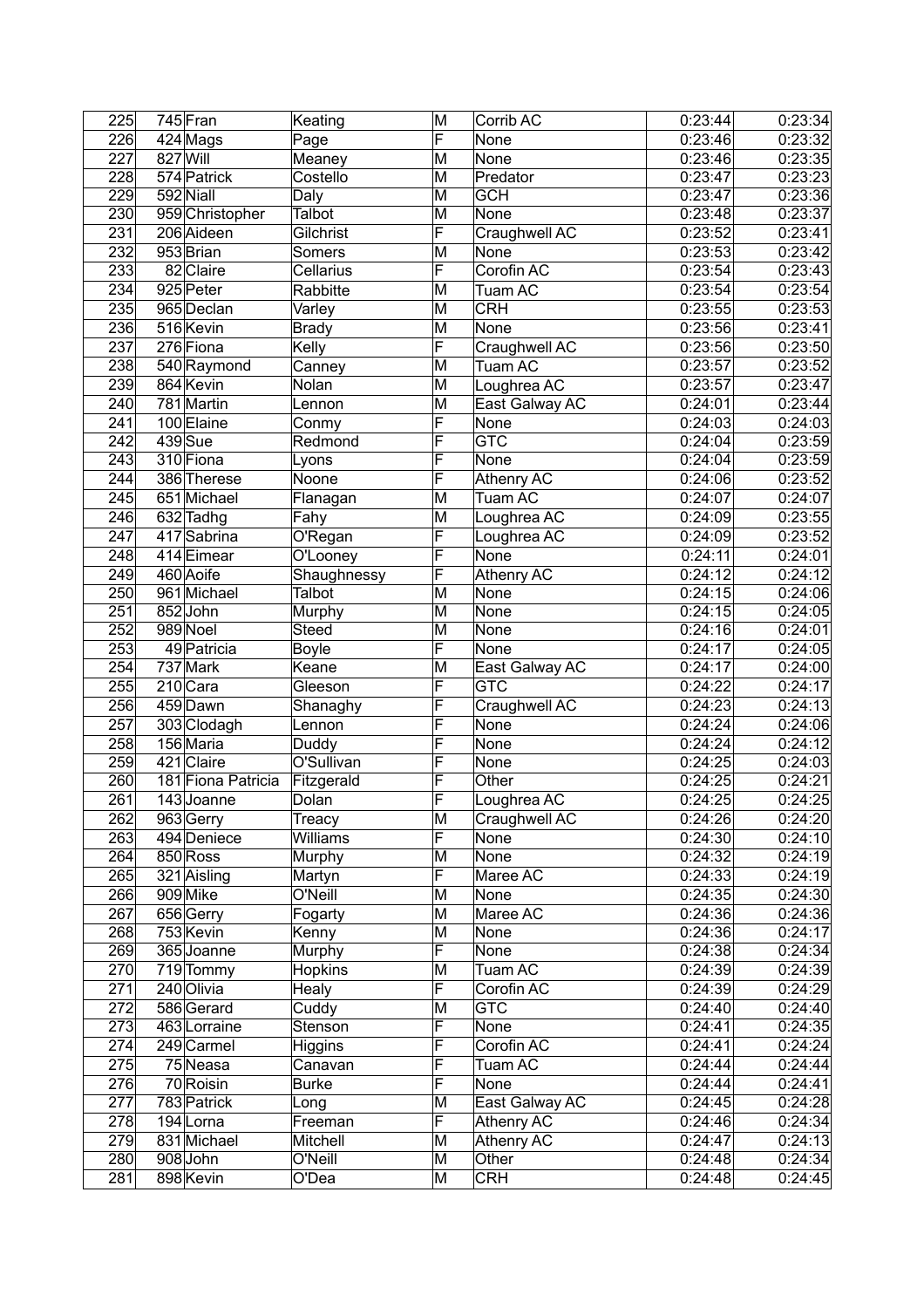| 282              | $111$ Ann      | Cormican        | F                       | <b>GCH</b>        | 0:24:49 | 0:24:28 |
|------------------|----------------|-----------------|-------------------------|-------------------|---------|---------|
| 283              | 127 Laura      | Darby           | F                       | <b>GTC</b>        | 0:24:49 | 0:24:42 |
| 284              | 295 Assumpta   | King            | F                       | <b>Athenry AC</b> | 0:24:50 | 0:24:37 |
| 285              | 931 Thomas     | Ruane           | M                       | None              | 0:24:52 | 0:24:52 |
| 286              | 921 Padraic    | Quinn           | M                       | None              | 0:24:55 | 0:24:37 |
| 287              | 353 Noreen     | Monaghan Feeney | F                       | None              | 0:24:57 | 0:24:45 |
| 288              | 744 Fran       | Keating         | M                       | Corrib AC         | 0:24:57 | 0:24:47 |
| 289              | 742 Stephen    | Keary           | M                       | None              | 0:25:04 | 0:24:58 |
| 290              | 943 John       | Scroope         | M                       | None              | 0:25:05 | 0:24:45 |
| 291              | 177Lisa        | Finn            | F                       | <b>HPE Galway</b> | 0:25:08 | 0:24:54 |
| 292              | 326 Edel       | Mc Hale         | F                       | None              | 0:25:12 | 0:24:59 |
| 293              | 195 Caroline   | Freeney         | F                       | Athenry AC        | 0:25:12 | 0:24:59 |
| 294              | 867 Frank      | Noone           | M                       | <b>Athenry AC</b> | 0:25:12 | 0:24:59 |
| 295              | $201$ Leonie   | Gallagher       | F                       | Maree AC          | 0:25:14 | 0:24:58 |
| 296              | 301 Susanne    | Lawlor          | F                       | Maree AC          | 0:25:14 | 0:24:59 |
| 297              | 786 Marc       | Lynch           | M                       | Other             | 0:25:15 | 0:24:56 |
| 298              | 730 Mark       | Jennings        | M                       | Other             | 0:25:16 | 0:24:56 |
| 299              | 731 Tony       | Jordan          | M                       | Maree AC          | 0:25:18 | 0:25:18 |
| 300              | 604 Pat        | Dirrane         | M                       | None              | 0:25:19 | 0:25:09 |
| 301              | 128 Nessa      | de Burca        | $\overline{\mathsf{F}}$ | <b>GCH</b>        | 0:25:22 | 0:25:22 |
| 302              | 493 Marguerite | Wilkinson       | F                       | <b>Athenry AC</b> | 0:25:24 | 0:25:11 |
| 303              | 843 Paul       | Moran           | M                       | None              | 0:25:24 | 0:25:07 |
| 304              | 906 Fergal     | O'Malley        | M                       | Tuam AC           | 0:25:25 | 0:25:10 |
| $\overline{305}$ | 204 Brenda     | Gavin           | F                       | <b>GCH</b>        | 0:25:25 | 0:24:20 |
| 306              | $307$ Tara     | Lynch           | F                       | Corofin AC        | 0:25:25 | 0:25:08 |
| $\overline{307}$ | 630 Steve      | Everard         | M                       | None              | 0:25:29 | 0:25:14 |
| 308              | 366 Fiona      | Murray          | $\overline{\mathsf{F}}$ | Tuam AC           | 0:25:30 | 0:25:30 |
| 309              | 849 Mark       | Murphy          | M                       | None              | 0:25:30 | 0:25:11 |
| 310              | 419 Kellie     | O'Shaughnessy   | F                       | Corofin AC        | 0:25:30 | 0:25:14 |
| $\overline{311}$ | 832 Paul       | Mitchell        | M                       | <b>Athenry AC</b> | 0:25:32 | 0:25:12 |
| $\overline{312}$ | 351 Emer       | Molloy          | F                       | None              | 0:25:35 | 0:25:20 |
| 313              | 364 Niamh      | Murphy          | F                       | None              | 0:25:35 | 0:25:29 |
| $\overline{314}$ | 135 Claire     | Dempsey         | F                       | None              | 0:25:36 | 0:25:16 |
| 315              | 593 Ciaran     | Davey           | M                       | None              | 0:25:36 | 0:25:25 |
| 316              | 838 Rory       |                 | M                       | Tuam AC           | 0:25:38 | 0:25:34 |
| 317              |                | Monaghan        | $\overline{\mathsf{F}}$ | None              | 0:25:38 |         |
| 318              | 178 Kathryn    | Finnegan        | M                       |                   |         | 0:25:23 |
|                  | 772 Eamon      | Leahy           |                         | None              | 0:25:38 | 0:25:38 |
| 319              | 693 Declan     | Hanniffy        | M                       | None              | 0:25:38 | 0:25:29 |
| 320              | 499 Olivia     | Wynne           | F                       | Tuam AC           | 0:25:38 | 0:25:32 |
| 321              | 457 Helena     | Scannell        | F                       | <b>GCH</b>        | 0:25:39 | 0:25:30 |
| 322              | 620 Cathal     | Duffy           | M                       | <b>Athenry AC</b> | 0:25:39 | 0:25:20 |
| 323              | 452 Kim        | Ryan            | F                       | None              | 0:25:40 | 0:25:31 |
| 324              | 221 Sharon     | Greaney         | F                       | Craughwell AC     | 0:25:41 | 0:25:41 |
| 325              | 260 Rebecca    | Horgan          | F                       | None              | 0:25:42 | 0:25:34 |
| 326              | 225 Deirdre    | Groake          | F                       | None              | 0:25:42 | 0:25:24 |
| 327              | 407 Michelle   | O'Donnell       | F                       | None              | 0:25:43 | 0:25:30 |
| 328              | 288 Michelle   | Kerrigan        | F<br>F                  | Loughrea AC       | 0:25:44 | 0:25:37 |
| 329              | 250 Joan       | Higgins         |                         | Corofin AC        | 0:25:45 | 0:25:29 |
| 330              | 579 Philip     | Cribbin         | M                       | <b>CRH</b>        | 0:25:49 | 0:25:38 |
| 331              | 734 Martin     | Keane           | M                       | <b>Athenry AC</b> | 0:25:50 | 0:25:46 |
| 332              | 608 Tim        | Donnellan       | M<br>F                  | None              | 0:25:50 | 0:25:30 |
| 333              | 198 Colleen    | Gallagher       | F                       | None              | 0:25:51 | 0:25:39 |
| 334<br>335       | 485 Marie      | Walsh           |                         | None              | 0:25:57 | 0:25:42 |
|                  | 890 Tony       | O'Callaghan     | M<br>F                  | None              | 0:25:57 | 0:25:42 |
| 336              | 445 Mary       | Rohan Coll      |                         | <b>Athenry AC</b> | 0:26:05 | 0:26:05 |
| 337              | 825 Ronan      | McNulty         | M                       | Castlegar AC      | 0:26:06 | 0:26:06 |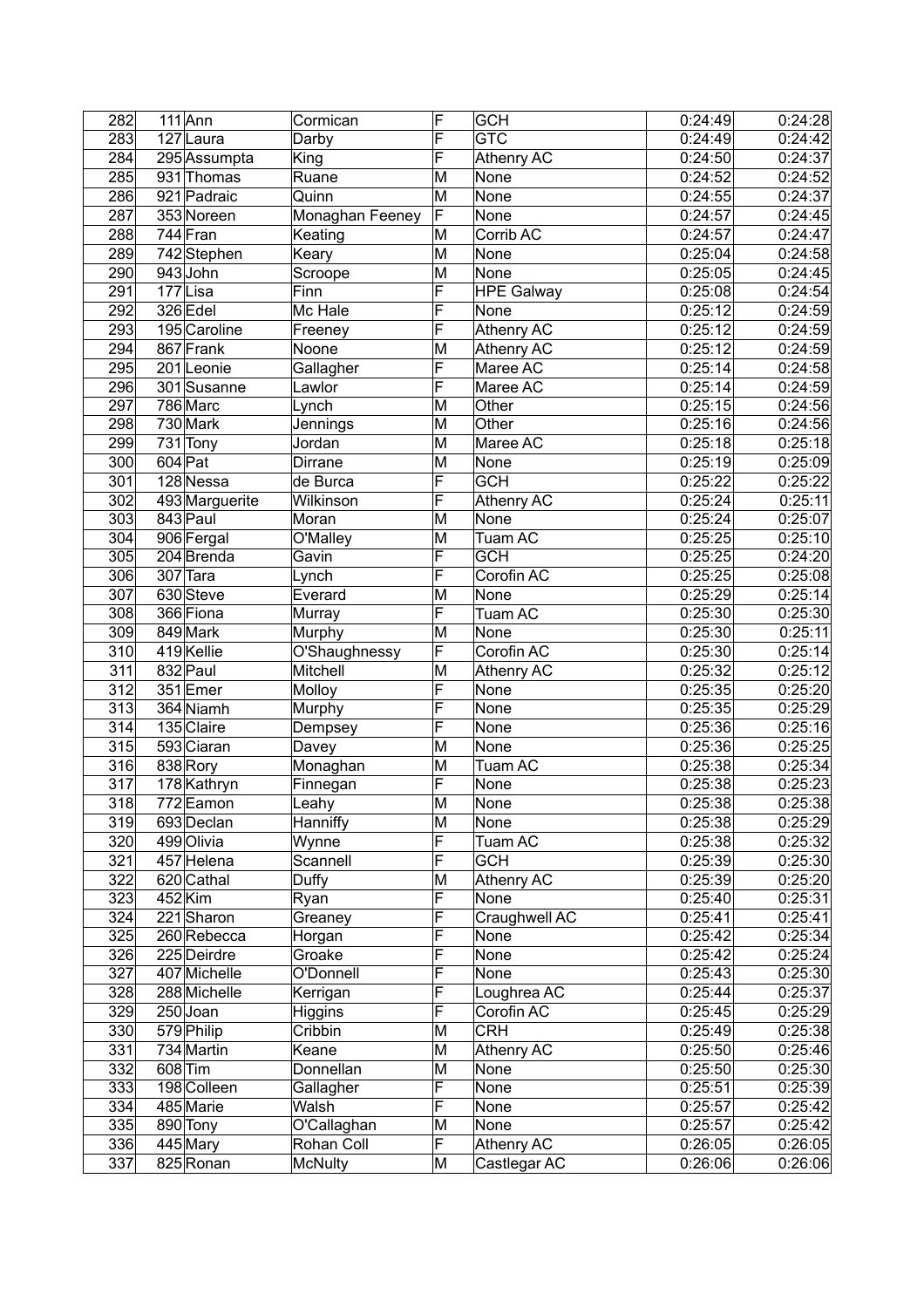| 338              |           | 121 Majella            | Cummins        | F                       | <b>Athenry AC</b>             | 0:26:10              | 0:25:57 |
|------------------|-----------|------------------------|----------------|-------------------------|-------------------------------|----------------------|---------|
| 339              |           | 869 Sean               | Noone          | M                       | None                          | 0:26:13              | 0:25:59 |
| 340              |           | 248 Anne               | Higgins        | F                       | None                          | 0:26:13              | 0:26:00 |
| 341              |           | 316 Jane               | Mangan         | F                       | <b>Athenry AC</b>             | 0:26:14              | 0:25:54 |
| 342              |           | 402 Niamh              | O'Carroll      | F                       | None                          | 0:26:14              | 0:25:54 |
| $\overline{343}$ |           | 531 Martin             | <b>Burke</b>   | M                       | None                          | 0:26:15              | 0:25:52 |
| 344              |           | 333 Aideen             | McGillicuddy   | $\overline{\sf F}$      | None                          | 0:26:15              | 0:26:02 |
| 345              |           | 223 Audrey             | Greaney        | F                       | Tuam AC                       | 0:26:16              | 0:26:13 |
| 346              |           | 131 Denise             | De Paor        | F                       | None                          | 0:26:22              | 0:26:08 |
| $\overline{347}$ |           | 410 Jacqueline         | O'Gorman       | F                       | None                          | 0:26:22              | 0:26:00 |
| 348              |           | 609 James              | Donnellan      | M                       | <b>HPE Galway</b>             | 0:26:24              | 0:26:24 |
| 349              |           | 923 Dave               | Quinn          | M                       | Loughrea AC                   | 0:26:25              | 0:26:03 |
| 350              |           | $\overline{775}$ David | Leahy          | M                       | Loughrea AC                   | 0:26:25              | 0:26:03 |
| 351              |           | 779 Gordon             | Lenihan        | M                       | None                          | $\overline{0.26:26}$ | 0:26:17 |
| 352              |           | 126 Katherine          | Cussen         | F                       | None                          | 0:26:26              | 0:25:35 |
| 353              |           | 919 Cormac             | Quillinan      | M                       | None                          | 0:26:27              | 0:26:19 |
| 354              |           | 619 Kevin              | Duffy          | M                       | Castlegar AC                  | 0:26:28              | 0:26:28 |
| 355              |           | 881 Ronan              | O Grady        | M                       | Castlegar AC                  | 0:26:30              | 0:26:16 |
| 356              |           | 465 Orla               | <b>Stevens</b> | F                       | <b>Athenry AC</b>             | 0:26:30              | 0:23:15 |
| 357              |           | 848 Fiachra            | Murphy         | M                       | None                          | 0:26:32              | 0:26:23 |
| 358              |           | 534 Denis              | <b>Byrne</b>   | M                       | East Galway AC                | 0:26:33              | 0:26:23 |
| 359              |           | 705 Michael            | <b>Healy</b>   | M                       | <b>CRH</b>                    | 0:26:33              | 0:21:35 |
| 360              |           | 318 Ger                | Mannion        | $\overline{\mathsf{F}}$ | None                          | 0:26:35              | 0:26:22 |
| 361              | $505$ TJ  |                        | <b>Beatty</b>  | M                       | Loughrea AC                   | 0:26:36              | 0:26:24 |
| 362              |           | $23$ Laura             | Folan          | F                       | None                          | 0:26:40              | 0:26:19 |
| 363              |           | 590 Tony               | Daley          | M                       | <b>Athenry AC</b>             | 0:26:45              | 0:26:22 |
| 364              |           | 41 Sinead              | <b>Bartley</b> | F                       | None                          | 0:26:46              | 0:25:47 |
| 365              |           | 160 Elaine             | Dunleavy       | F                       | None                          | 0:26:47              | 0:26:34 |
| 366              |           | 541 Michael            | Carey          | M                       | None                          | 0:26:48              | 0:26:31 |
| 367              |           | 302 Frances            | Leahy          | F                       | <b>Athenry AC</b>             | 0:26:48              | 0:26:37 |
| 368              | $773$ Jim |                        | Leahy          | M                       | <b>Athenry AC</b>             | 0:26:49              | 0:26:37 |
| 369              |           | 125 Helen              | Cusack         | F                       | None                          | 0:26:49              | 0:26:26 |
| 370              |           | 332 Catherine          | McEnery        | F                       | Craughwell AC                 | 0:26:49              | 0:26:27 |
| 371              |           | $489$ Ray              | Ward           | M                       | Craughwell AC                 | 0:26:49              | 0:26:27 |
| 372              |           | 382 Laoise             | Ni Thuairisg   | F                       | None                          | 0:26:50              | 0:26:21 |
| 373              |           | 591 Eanna              | Daly           | M                       | <b>Athenry AC</b>             | 0:26:51              | 0:26:51 |
| 374              |           | 281Laura               | Kelly          | $\overline{\mathsf{F}}$ | Loughrea AC                   | 0:26:53              | 0:26:40 |
| 375              |           | 780 Shane              | Lennon         | M                       | Other                         | 0:26:54              | 0:26:34 |
| 376              |           | 122 Margaret           | Cunningham     | F                       | <b>Turloughmore Scuttlers</b> | 0:26:55              | 0:26:39 |
| 377              |           | 89 Marie               | Clarke         | F                       | <b>Turloughmore Scuttlers</b> | 0:26:57              | 0:26:41 |
| 378              |           | $285$ Laura            | Kenny          | F                       | South Galway AC               | 0:26:57              | 0:26:50 |
| 379              |           | 164 Louise             | Egan           | F                       | Athenry AC                    | 0:27:01              | 0:27:01 |
| 380              |           | 179 Alma               | Finnegan       | F                       | Tuam AC                       | 0:27:02              | 0:27:02 |
| 381              |           | 442 Sarah              | Reynolds       | F                       | None                          | 0:27:03              | 0:24:48 |
| 382              |           | $293$ Dee              | King           | F                       | None                          | 0:27:04              | 0:26:43 |
| 383              |           | 263 Louise             | Hynes          | F                       | Loughrea AC                   | 0:27:11              | 0:26:58 |
| 384              |           | 209Bernie              | Glavin         | F                       | Corofin AC                    | 0:27:13              | 0:26:56 |
| 385              |           | 113 Valerie            | Coughlan       | F                       | <b>GCH</b>                    | 0:27:14              | 0:27:06 |
| 386              |           | 46 Alison              | <b>Boland</b>  | F                       | Tuam AC                       | 0:27:16              | 0:27:02 |
| 387              |           | 69 Nuala               | <b>Burke</b>   | F                       | <b>Turloughmore Scuttlers</b> | 0:27:16              | 0:27:00 |
| 388              |           | $104$ Mags             | Conneely       | F                       | Corofin AC                    | 0:27:19              | 0:27:02 |
| 389              |           | 186 Margaret           | Flannery       | F                       | <b>Athenry AC</b>             | 0:27:19              | 0:27:03 |
| 390              |           | 329 Mary               | McCormack      | F                       | <b>Turloughmore Scuttlers</b> | 0:27:22              | 0:27:06 |
| 391              |           | 415 Mary               | O'Malley       | F                       | <b>Turloughmore Scuttlers</b> | 0:27:23              | 0:27:06 |
| 392              |           | 142 Yvonne             | Dolan          | F                       | None                          | 0:27:28              | 0:27:13 |
| 393              |           | 446 Greta              | Rooney         | F                       | Craughwell AC                 | 0:27:29              | 0:27:12 |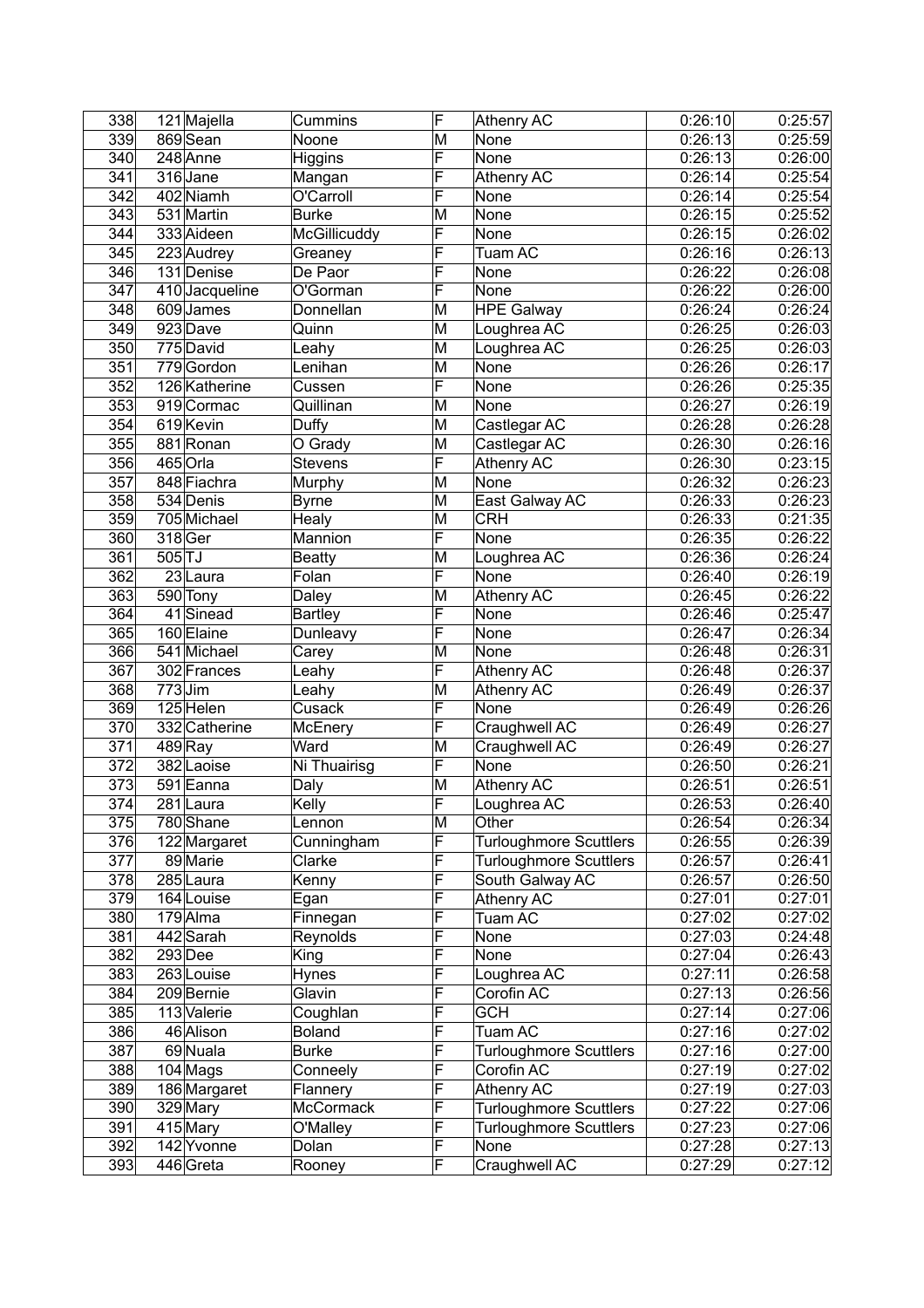| 394              | 50 Kate                   | Brackpool                   | F                       | Predator                      | 0:27:35 | 0:27:21 |
|------------------|---------------------------|-----------------------------|-------------------------|-------------------------------|---------|---------|
| 395              | 196Lucy                   | Friel                       | F                       | None                          | 0:27:35 | 0:27:16 |
| 396              | 169 Fiona                 | Fahy                        | F                       | None                          | 0:27:36 | 0:27:20 |
| 397              | 174 Mary                  | Farrell                     | F                       | None                          | 0:27:37 | 0:27:26 |
| 398              | 666 Vinny                 | Gallagher                   | M                       | None                          | 0:27:38 | 0:20:54 |
| 399              | 52 Maeve                  | <b>Brassil</b>              | F                       | <b>GCH</b>                    | 0:27:39 | 0:27:39 |
| 400              | 296 Sarah                 | King                        | F                       | None                          | 0:27:43 | 0:27:33 |
| 401              | 257 Emily                 | Holohan                     | F                       | None                          | 0:27:47 | 0:27:23 |
| 402              | 472 Elaine                | Tobin                       | F                       | Tuam AC                       | 0:27:47 | 0:27:39 |
| 403              | 559 Marc                  | Connaughton                 | M                       | None                          | 0:27:51 | 0:27:51 |
| 404              | 314 Karen                 | Malherbe                    | F                       | None                          | 0:27:53 | 0:27:44 |
| 405              | 215 Helena                | Gorman                      | F                       | Craughwell AC                 | 0:27:58 | 0:27:42 |
| 406              | 684 Tony                  | Gray                        | M                       | Marathon Club Ireland         | 0:28:03 | 0:28:03 |
| 407              | 94 Caroline               | Coll                        | F                       | None                          | 0:28:03 | 0:27:44 |
| 408              |                           |                             | F                       | None                          |         |         |
|                  | 166 Grainne               | Engels                      | F                       |                               | 0:28:05 | 0:27:49 |
| 409              | 39 Ciara                  | <b>Barrett</b>              | F                       | None                          | 0:28:05 | 0:27:51 |
| 410              | 359 Teresa                | Morrissey                   |                         | None                          | 0:28:05 | 0:25:50 |
| 411              | 735 Michael               | Keane                       | M                       | <b>HPE Galway</b>             | 0:28:08 | 0:22:18 |
| 412              | 356 Maria                 | Moran                       | F                       | None                          | 0:28:09 | 0:28:01 |
| 413              | 461 Rebecca               | Sheridan                    | F                       | Other                         | 0:28:10 | 0:27:54 |
| 414              | 674Breda                  | Forde                       | F                       |                               | 0:28:11 | 0:27:53 |
| 415              | 294 Moyra                 | King                        | F                       | None                          | 0:28:11 | 0:27:10 |
| 416              | 585 Noel                  | Crowley                     | M                       | None                          | 0:28:13 | 0:27:58 |
| $\overline{417}$ | 513 Vince                 | <b>Boyle</b>                | M                       | None                          | 0:28:13 | 0:27:59 |
| 418              | 74 Laura                  | Canavan                     | F                       | None                          | 0:28:16 | 0:27:58 |
| 419              | $141$ Noreen              | Doherty                     | F                       | None                          | 0:28:16 | 0:27:56 |
| 420              | 438 Loretta               | Raftery                     | F                       | East Galway AC                | 0:28:16 | 0:28:07 |
| 421              | 283 Adrienne              | Kenny                       | F                       | Tuam AC                       | 0:28:18 | 0:28:13 |
| $\overline{422}$ | 400 Louise                | O'Callaghan                 | F                       | None                          | 0:28:18 | 0:27:52 |
| 423              | 347 Caroline              | Mitchell                    | F                       | <b>Athenry AC</b>             | 0:28:20 | 0:28:07 |
| 424              | 348 Clare                 | Mitchell                    | F                       | <b>Athenry AC</b>             | 0:28:21 | 0:27:46 |
| 425              | 354 Anne Marie            | Moore                       | F                       | None                          | 0:28:22 | 0:28:02 |
| 426              | 192 Dearbhla              | Frain                       | F                       | None                          | 0:28:23 | 0:28:05 |
| 427              | 361 Eugenie               | Mullarkey                   | F                       | Tuam AC                       | 0:28:23 | 0:28:03 |
| 428              | 352 Gail                  | Molloy                      | F                       | Corofin AC                    | 0:28:24 | 0:28:00 |
| 429              | 378 Aine                  | NÃ- FhÃ <sub>i</sub> tharta | F                       | None                          | 0:28:27 | 0:28:19 |
| 430              | 484 Martina               | Walsh                       | F                       | None                          | 0:28:28 | 0:28:12 |
| 431              | 616 Colin                 | Duane                       | M                       | Athenry AC                    | 0:28:28 | 0:28:13 |
| 432              | 503 Darragh               | <b>Bailey</b>               | M                       | <b>HPE Galway</b>             | 0:28:30 | 0:28:15 |
| 433              | 252 SiobhA <sub>i</sub> n | <b>Hill</b>                 | $\overline{\mathsf{F}}$ | Other                         | 0:28:31 | 0:28:17 |
| 434              | 801 Micahel               | Mc Mahon                    | M                       | Marathon Club Ireland         | 0:28:32 | 0:22:21 |
| 435              | 116 Aisling               | Crehan                      | F                       | None                          | 0:28:36 | 0:28:28 |
| 436              | 37 Pauline                | <b>Barret</b>               | F                       | <b>Turloughmore Scuttlers</b> | 0:28:37 | 0:28:22 |
| 437              | 480 Clara                 | Walsh                       | F                       | None                          | 0:28:38 | 0:28:38 |
| 438              | 87 Laura                  | Coen                        | F                       | None                          | 0:28:38 | 0:28:33 |
| 439              | 175 Deirdre               | Farrell                     | F                       |                               |         |         |
|                  |                           |                             | F                       | None                          | 0:28:43 | 0:28:28 |
| 440              | 418 Charlotte             | O'Regan                     |                         | None                          | 0:28:43 | 0:28:25 |
| 441              | 393 Teresa                | O Dea                       | F                       | Tuam AC                       | 0:28:44 | 0:28:25 |
| 442              | 678 Paddy                 | Gilmore                     | M                       | Tuam AC                       | 0:28:46 | 0:28:36 |
| 443              | $\overline{24}3$ Karen    | Hennessy                    | F                       | Corofin AC                    | 0:28:48 | 0:28:31 |
| 444              | 388 Sharon                | Noone                       | F                       | None                          | 0:28:49 | 0:28:30 |
| 445              | 180 Audrey                | Finnerty                    | F                       | None                          | 0:28:50 | 0:28:45 |
| 446              | 297 Eimear                | Kyne                        | F                       | <b>Turloughmore Scuttlers</b> | 0:28:51 | 0:28:29 |
| 447              | 929 Bradley               | Rowles                      | M                       | None                          | 0:28:52 | 0:28:34 |
| 448              | 553 Veronica              | Coffey                      | F                       | Athenry AC                    | 0:28:52 | 0:28:41 |
| 449              | 703 Padraig               | Headd                       | M                       | Loughrea AC                   | 0:28:53 | 0:28:31 |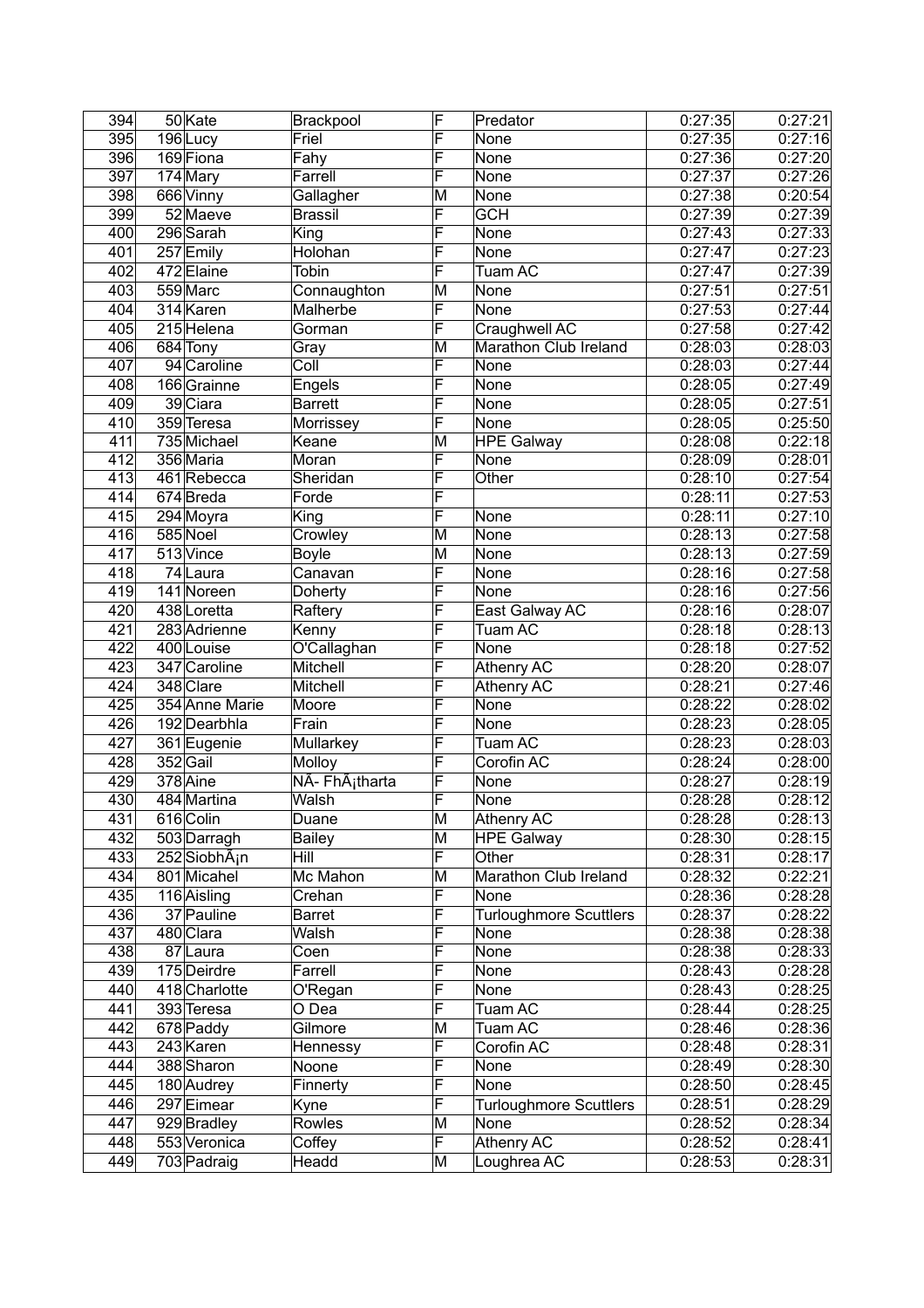| 450 |           | 474 Shauna    | Tomas             | F                       | Athenry AC                    | 0:28:54 | 0:28:54 |
|-----|-----------|---------------|-------------------|-------------------------|-------------------------------|---------|---------|
| 451 |           | 140 Amanda    | Dodrill           | F                       | None                          | 0:28:57 | 0:27:56 |
| 452 |           | 625 David     | Dunne             | M                       | <b>Athenry AC</b>             | 0:28:58 | 0:28:58 |
| 453 |           | 617 Gordon    | Duane             | M                       | None                          | 0:29:04 | 0:28:24 |
| 454 |           | $265$ Maria   | Jennings          | F                       | CRH                           | 0:29:06 | 0:28:47 |
| 455 |           | 946 Fintan    | Shannon           | M                       | None                          | 0:29:09 | 0:29:09 |
| 456 |           | 120 Jane      | Cullinane         | $\overline{\sf F}$      | Loughrea AC                   | 0:29:10 | 0:28:56 |
| 457 |           | 436 Brenda    | Rabbitte          | F                       | <b>Athenry AC</b>             | 0:29:11 | 0:28:55 |
| 458 |           | 450 Charlotte | Rufie             | F                       | None                          | 0:29:13 | 0:28:48 |
| 459 |           | 233 Aishling  | Hanrahan          | F                       | Loughrea AC                   | 0:29:14 | 0:29:04 |
| 460 |           | 422 Aisling   | O'Sullivan        | F                       | None                          | 0:29:16 | 0:27:30 |
| 461 |           | 338 Caroline  | McHugh            | F                       | Tuam AC                       | 0:29:16 | 0:28:57 |
| 462 |           | 86 Nicola     | Cleary            | F                       | None                          | 0:29:17 | 0:27:30 |
| 463 |           | 305 Katherine | Long              | F                       | East Galway AC                | 0:29:19 | 0:29:01 |
| 464 |           | 416 Caroline  | O'Malley          | F                       | Corofin AC                    | 0:29:22 | 0:29:04 |
| 465 |           | 255 Maeve     | Holian            | F                       | None                          | 0:29:23 | 0:29:00 |
| 466 |           | $163$ Ann     | Earls             | F                       | None                          | 0:29:27 | 0:29:27 |
| 467 |           | 573 Ronan     | Corrigan          | M                       | None                          | 0:29:27 | 0:24:59 |
| 468 |           | 681 Michael   | Glynn             | M                       | <b>Athenry AC</b>             | 0:29:29 | 0:29:14 |
| 469 |           | 496 Annette   | Wilson            | F                       | None                          | 0:29:32 | 0:29:32 |
|     |           |               | O'Toole           | F                       |                               |         |         |
| 470 |           | 423 Christie  |                   | F                       | None                          | 0:29:34 | 0:29:34 |
| 471 |           | 464 Breda     | <b>Stephens</b>   | $\overline{\mathsf{F}}$ | Craughwell AC                 | 0:29:36 | 0:29:20 |
| 472 |           | 337 Linda     | <b>McGuinness</b> |                         | <b>GCH</b>                    | 0:29:37 | 0:29:37 |
| 473 |           | 411 Chris     | O'Gorman          | F                       | Corofin AC                    | 0:29:39 | 0:29:21 |
| 474 |           | 311 Claire    | Madden            | F                       | Maree AC                      | 0:29:39 | 0:29:23 |
| 475 |           | 168 Caroline  | Fahy              | F                       | None                          | 0:29:40 | 0:29:18 |
| 476 |           | 883 Kieran    | O Leary           | M                       | Craughwell AC                 | 0:29:43 | 0:29:33 |
| 477 |           | 447 Marie     | Rooney            | F                       | Craughwell AC                 | 0:29:43 | 0:29:33 |
| 478 |           | 226 Eadaoin   | Guilfoyle         | F                       | None                          | 0:29:44 | 0:29:31 |
| 479 |           | 290 Jayne     | Killian           | F                       | <b>GCH</b>                    | 0:29:46 | 0:29:32 |
| 480 |           | 395 Mary      | O Reilly          | F                       | None                          | 0:29:48 | 0:29:48 |
| 481 |           | 76 Delma      | Carey             | F                       | None                          | 0:29:49 | 0:29:32 |
| 482 |           | 229Emma       | Halloran          | F                       | None                          | 0:30:04 | 0:29:40 |
| 483 |           | 509 Vinny     | <b>Beirne</b>     | M                       | None                          | 0:30:16 | 0:30:00 |
| 484 |           | 159 Eleanor   | Duignan           | F                       | Corrib AC                     | 0:30:18 | 0:30:02 |
| 485 |           | 401 Caroline  | O'Callaghan       | F                       | <b>Turloughmore Scuttlers</b> | 0:30:22 | 0:30:07 |
| 486 |           | 237 Emma      | <b>Hawkes</b>     | F                       | Loughrea AC                   | 0:30:26 | 0:30:17 |
| 487 |           | 510 Norman    | <b>Black</b>      | M                       | None                          | 0:30:27 | 0:23:12 |
| 488 |           | 259 Siobhan   | Horan             | F                       | Corofin AC                    | 0:30:28 | 0:30:09 |
| 489 |           | 487 Deirdre   | Ward              | F                       | <b>GCH</b>                    | 0:30:29 | 0:30:07 |
| 490 |           | 158 Ann-Marie | Duggan            | F                       | None                          | 0:30:30 | 0:30:06 |
| 491 |           | 441 Sinead    | Reilly            | F                       | Athenry AC                    | 0:30:31 | 0:30:10 |
| 492 |           | 256 Toni      | Hollowell         | F                       | Corofin AC                    | 0:30:33 | 0:30:09 |
| 493 |           | 469 Anita     | Talbot            | F                       | None                          | 0:30:33 | 0:30:25 |
| 494 |           | 133 Aisling   | Deely             | F                       | Loughrea AC                   | 0:30:36 | 0:30:26 |
| 495 |           | 950 Philip    | Smith             | M                       | None                          | 0:30:38 | 0:30:38 |
| 496 |           | 292 Claire    | Kilroy            | F                       | Other                         | 0:30:42 | 0:30:42 |
| 497 |           | 254 Laura     | Hogan             | F                       | None                          | 0:30:50 | 0:30:35 |
| 498 |           | 380 Deirdre   | Ni Mhaolain       | F                       | Corofin AC                    | 0:30:51 | 0:30:33 |
| 499 |           | 183Emer       | Flaherty          | F                       | None                          | 0:30:52 | 0:30:52 |
| 500 |           | 370 Aoife     | Naughton          | F                       | None                          | 0:30:54 | 0:30:54 |
| 501 |           | 315 Ramona    | Mallen            | F                       | None                          | 0:30:54 | 0:30:46 |
| 502 |           | 339Lara       | McLaclan          | F                       | None                          | 0:30:55 | 0:30:41 |
| 503 |           | 399 Niamh     | O'Brien           | F                       | None                          | 0:31:00 | 0:31:00 |
| 504 | $523$ lan |               | <b>Broderick</b>  | M                       | None                          | 0:31:01 | 0:31:01 |
| 505 |           | 217 Bernie    | Grealish          | F                       | <b>CRH</b>                    | 0:31:03 | 0:31:03 |
|     |           |               |                   |                         |                               |         |         |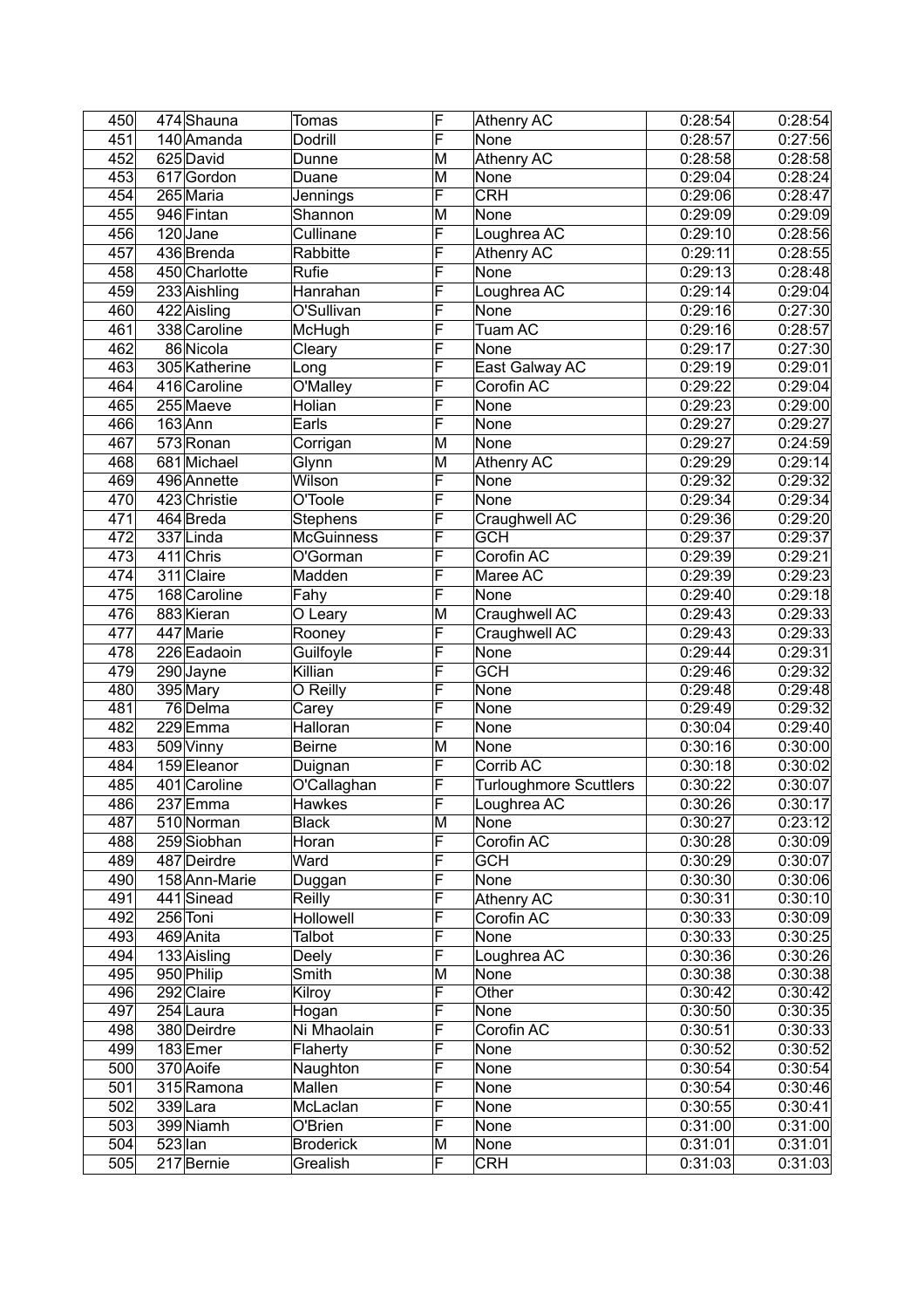| 506              | 266 Liz |                | Jennings             | F                       | <b>HPE Galway</b>               | 0:31:04            | 0:30:47            |
|------------------|---------|----------------|----------------------|-------------------------|---------------------------------|--------------------|--------------------|
| 507              |         | 743 Robert     | Keary                | M                       | Loughrea AC                     | 0:31:06            | 0:31:06            |
| 508              |         | 32 Alice       | Duffy                | F                       | Athenry AC                      | 0:31:08            | 0:30:52            |
| 509              |         | 31 Anita       | O'Hare               | F                       | <b>Athenry AC</b>               | 0:31:08            | 0:30:52            |
| 510              |         | 955 Michael    | Stapleton            | M                       | Loughrea AC                     | 0:31:08            | 0:31:08            |
| 511              |         | 482 Laoise     | Walsh                | F                       | None                            | 0:31:08            | 0:31:08            |
| 512              |         | 335 Michelle   | Mcgrath              | F                       | None                            | 0:31:19            | 0:31:19            |
| 513              |         | $726$ Joe      | Hyland               | M                       | None                            | 0:31:24            | 0:31:24            |
| 514              |         | 334 Majella    | McGowan              | F                       | Corofin AC                      | 0:31:26            | 0:31:26            |
| 515              |         | 21 Michelle    | Greally              | F                       | Loughrea AC                     | 0:31:29            | 0:31:17            |
| 516              |         | 71 Eimear      | <b>Butler</b>        | F                       | None                            | 0:31:31            | 0:31:31            |
| 517              |         | 170 Michelle   | Fahy                 | F                       | Tuam AC                         | 0:31:41            | 0:31:22            |
| $\overline{518}$ |         | 420 Angelina   | O'Shea               | F                       | None                            | 0:31:50            | 0:31:30            |
| 519              |         | 406 Majella    | O'Dea                | F                       | None                            | 0:31:58            | 0:31:38            |
| 520              |         | $765$ Justin   | Lane                 | M                       | Tuam AC                         | 0:32:02            | 0:31:54            |
| 521              |         | 431 Christina  | Quinn                | $\overline{\mathsf{F}}$ | None                            | 0:32:06            | 0:32:06            |
| 522              |         | 405 Siobhan    | O'Dea                | F                       | Tuam AC                         | 0:32:16            | 0:32:08            |
| 523              |         | 654 Kieran     | Flesk                | M                       | None                            | 0:32:30            | 0:32:15            |
| 524              |         | 435 Cait       | Quinn                | F                       | Loughrea AC                     | 0:32:43            | 0:32:27            |
| 525              |         | 139 Elaine     | Dobell               | F                       | None                            | 0:33:04            | 0:32:50            |
| 526              |         | 208 Olivia     | Gilmartin            | F                       | Corofin AC                      | 0:33:04            | 0:33:04            |
| 527              |         | 396 Elaine     | O' Sullivan          | F                       | None                            | 0:33:06            | 0:32:59            |
| 528              |         | 1001 Eamonn    | Hughes               | M                       |                                 | 0:33:09            | 0:33:09            |
| 529              |         | 568 Eric       | Corbett              | M                       | None                            | 0:33:14            | 0:26:00            |
| 530              |         | 36 Catherine   | Arnold               | F                       | Corofin AC                      | 0:33:16            | 0:32:58            |
| 531              |         | 109 Ciara      | Corduff              | F                       | Castlegar AC                    | 0:33:26            | 0:33:26            |
| 532              |         | 715 Robert     | Hoban                | M                       | None                            | 0:33:26            | 0:33:26            |
| 533              |         | 324 Angela     | Mc Cluskey           | F                       | <b>GCH</b>                      | 0:33:27            | 0:33:19            |
| 534              |         | 342 Caroline   |                      | F                       |                                 |                    |                    |
| 535              |         | 495 Etain      | McLoughlin<br>Wilson | F                       | Athenry AC                      | 0:33:30<br>0:33:30 | 0:33:09<br>0:33:09 |
|                  |         | 144 Orla       |                      | F                       | <b>Athenry AC</b><br><b>GCH</b> |                    |                    |
| 536<br>537       |         |                | Dolan                | F                       |                                 | 0:33:35            | 0:33:14            |
| 538              |         | 102 Bernadette | Conneely             | F                       | None                            | 0:33:39            | 0:33:39            |
|                  |         | 145 Cathelijne | Donders Seoighe      |                         | None                            | 0:33:58            | 0:33:48            |
| 539              |         | 247 Charo      | Hibionada            | F                       | None                            | 0:33:58            | 0:33:44            |
| 540              |         | 626 Shane      | Durcan               | M                       | <b>GCH</b>                      | 0:34:03            | 0:34:03            |
| 541              |         | 54 Sonya       | <b>Broderick</b>     | F                       | <b>Athenry AC</b>               | 0:34:10            | 0:33:48            |
| 542              |         | 115 Marie      | Coyne                | F                       | Athenry AC                      | 0:34:30            | 0:34:30            |
| 543              |         | 279 Deirdre    | Kelly                | F                       | None                            | 0:34:52            | 0:34:52            |
| 544              |         | 701 Colm       | <b>Hawe</b>          | M                       | <b>GTC</b>                      | 0:34:54            | 0:34:54            |
| 545              |         | 312 Valerie    | Madden               | F                       | <b>GCH</b>                      | 0:34:54            | 0:34:45            |
| 546              |         | 594 Andrew     | Davey                | M                       | None                            | 0:35:05            | 0:35:05            |
| 547              |         | 863 Enda       | Nolan                | M                       | None                            | 0:35:07            | 0:35:07            |
| 548              |         | 213 Sinead     | Glynn                | F                       | Tuam AC                         | 0:35:11            | 0:34:52            |
| 549              |         | 871 Peadar     | Nugent               | M                       | <b>Athenry AC</b>               | 0:35:14            | 0:35:03            |
| 550              |         | 154 Stephanie  | Duane                | F                       | None                            | 0:35:15            | 0:34:53            |
| 551              |         | 287 Lynne      | Kerr                 | $\overline{\mathsf{F}}$ | Castlegar AC                    | 0:35:23            | 0:35:23            |
| 552              |         | 789 Tom        | Maguire              | M                       | None                            | 0:35:35            | 0:22:54            |
| 553              |         | 551 Gerard     | Clery                | M                       | Predator                        | 0:35:46            | 0:23:47            |
| 554              |         | 870 Robert     | Noone                | M                       | None                            | 0:35:49            | 0:35:49            |
| 555              |         | 669Shane       | Galvin               | M                       | <b>GTC</b>                      | 0:35:55            | 0:22:15            |
| 556              |         | 702 Niall      | Hayes                | M                       | None                            | 0:36:06            | 0:36:06            |
| 557              |         | 44 Evelyn      | Birmingham           | F                       | None                            | 0:36:14            | 0:36:14            |
| 558              |         | 933 Cathal     | Ruane                | M                       | <b>GCH</b>                      | 0:36:14            | 0:36:14            |
| 559              |         | 130 Niamh      | De Paor              | F                       | None                            | 0:36:18            | 0:36:18            |
| 560              |         | 368 Laura      | Murray               | F                       | None                            | 0:36:29            | 0:36:10            |
| 561              |         | 129 Aideen     | De Paor              | F                       | <b>GCH</b>                      | 0:36:32            | 0:36:32            |